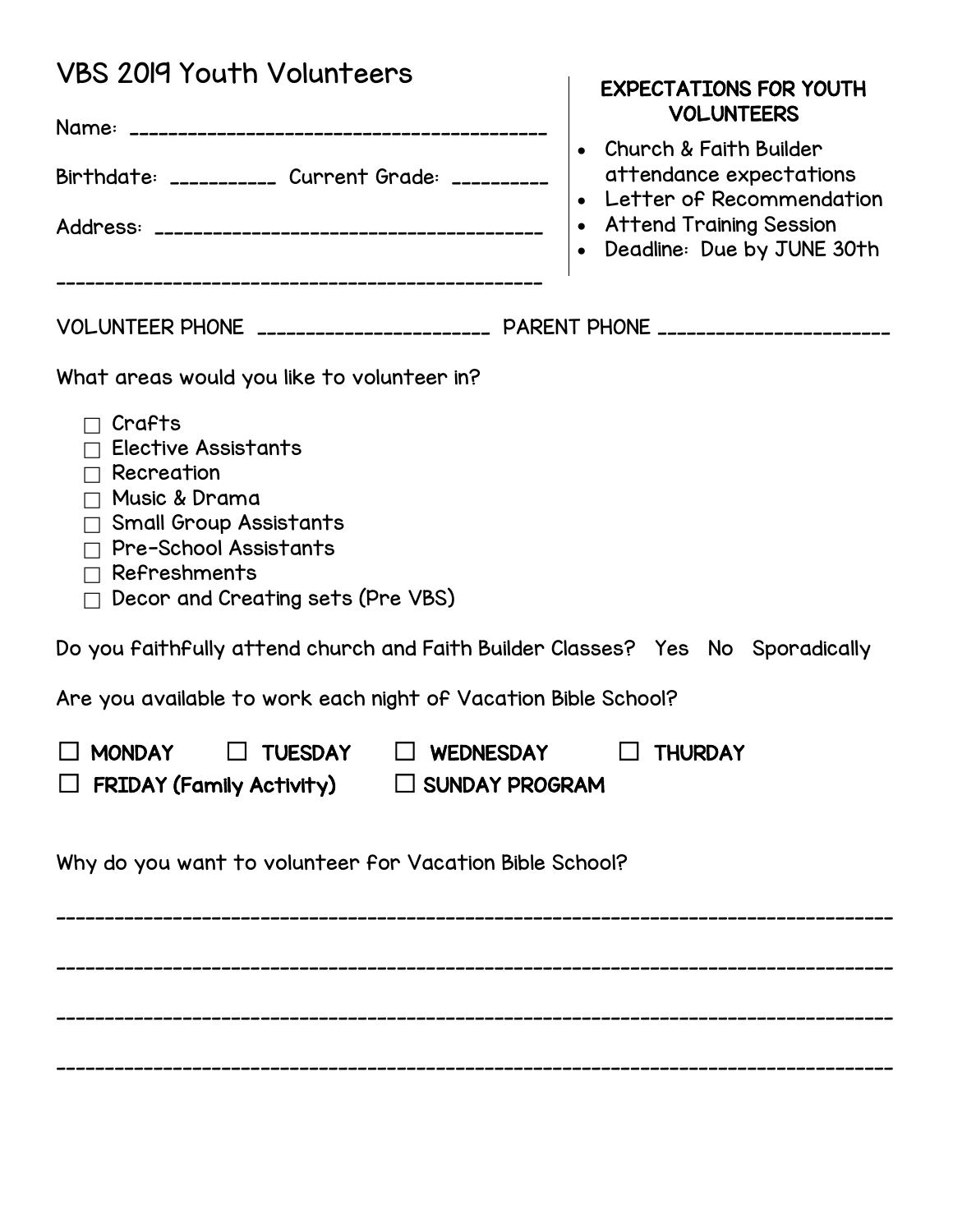| How would you describe your relationship with God? _____________________________                               |  |  |
|----------------------------------------------------------------------------------------------------------------|--|--|
|                                                                                                                |  |  |
|                                                                                                                |  |  |
|                                                                                                                |  |  |
|                                                                                                                |  |  |
|                                                                                                                |  |  |
| What do you see as something that need to work on in your life? Be Specific.<br>(ie: spiritually and socially) |  |  |
|                                                                                                                |  |  |
|                                                                                                                |  |  |
| Who do you see as a HERO in your life and why?                                                                 |  |  |
|                                                                                                                |  |  |
|                                                                                                                |  |  |

Provide a reference from a teacher or adult friend who knows you well and can attest to your strengths and abilities to serve in this capacity. (give them the attached form with envelope.